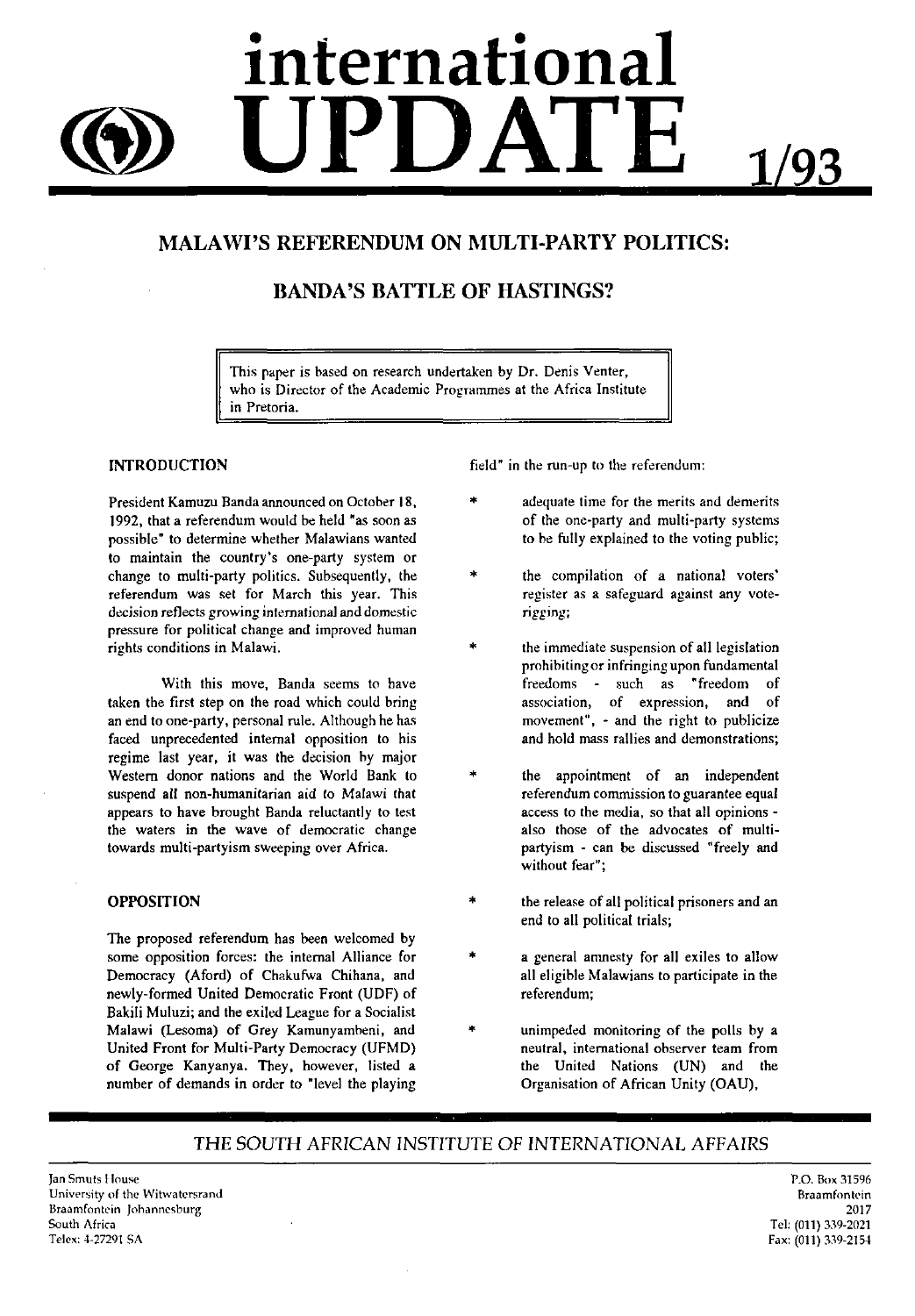acceptable to both the ruling Malawi Congress Party (MCP) and the opposition;

- the disarming and confinement to barracks under Malawi Army supervision of the notorious, paramilitary Malawi Young Pioneers (MYP) throughout the campaign period and during voting;
- the confinement to their camps on polling day of the more than one million Mozambican refugees in Malawi to prevenwany malpractice; and
- an irrevocable pledge from the Malawian government to respect the people's verdict and resign in the event of a massive vote against the one-party system.

#### UN **ELECTION MONITORING**

Compliance with all these demands seem to be vital if a recurrence of allegations of foul play and electoral irregularities, which have plagued so many African elections and referenda in the past most recently in Angola - is to be averted. Perhaps it is time for the UN to consider establishing a Permanent Election Monitoring Commission with appropriate manpower and technical resources, which could - with the assistance of the OAU and the Commonwealth - provide properly manned and equipped observer teams to ensure that elections in Africa (and elsewhere) are conducted under conditions that can be regarded as "free and fair".

As a consequence of the referendum announcement, the government of Malawi, for the first time, met its opponents on October 19, 1992 in a face-to-face encounter to discuss their political differences. The so-called Presidential Commission on Dialogue, led by Minister of State John Tembo, saw leaders of Aford, clergy from various denominations, a delegation from the Malawi Law Society, and representatives from the Malawi Chamber of Commerce to discuss the modalities of how the referendum exercise should be conducted.

But the unexpected and tragic death in prison of the leader of the Malawi Freedom Movement (Mafremo), Orton Chirwa, has cast a long shadow over these promising developments. Aford said it was boycotting further talks with the Malawi government to protest the death of Chirwa after years of "brutal and inhuman treatment" in prison and the arrest of Aford members for "possessing documents likely to be subversive" the latter, a clear indication of the Malawi government's "carrot-and-stick approach".

In the past, the accumulation of physical poverty and ruthless state terror has simply muzzled, if not murdered, any resistance to the Banda regime. Nearly three decades of "peace and calm, law and order" under Banda, have resulted in a smiling docility - and seemingly justified the reputation of Malawians for timidity and passiveness. But now, most Malawians agree that the events of earlier this year liberated them from their terror and silence.

ChakufwaChihana's continued harassment and trial on charges of sedition has become a rallying point for an already angry populace, whose religious sentiment had been greatly hurt by the treatment meted out to the Roman Catholic bishops after their pastoral letter of March 8, 1992, in which they condemned Malawi's human rights record (lack of freedom of speech, detention without trial, "silencing" of political opponents) and called for democratic reform and greater political freedom. The action of the bishops has opened the door, long thought tightly sealed from public scrutiny, on Malawi's deep-seated problems; never before has such hard-hitting political criticism been aired publicly.

Both the rioting of May 6 and 7, 1992 and the stayaways from Kamuzu Day celebrations on May 14, 1992, were signs of a new mood of discontent among Malawians. The challenge by initially the clergy, and then by students and workers, signify a new spirit of revolt against oneparty rule. It may have started a chain reaction of events, sparked a fire, that will be difficult, if not impossible, to extinguish.

#### **PEOPLE'S POWER**

The events of early May marked a turning point in Malawi's history. The popular protests and labour unrest were unprecedented in the history of postindependence Malawi. "People's power" has finally come to Malawi - and for the first time, Malawians have crossed the psychological barrier to collective and joint action against the government. It is clear that the present crisis is different from the previous ones: this time, the lid will not stay on. Even if Banda and Tembo ride out this storm, Malawians will never be quiescent again.

In the post-cold war era, Malawi has been under growing pressure to follow the path of multiparty democracy. Western donor countries, in particular, now link aid to progress on human rights and good governance. The the pastoral letter, Chihana's continued detention, and the May disturbances, served as a cumulative trip-wire for